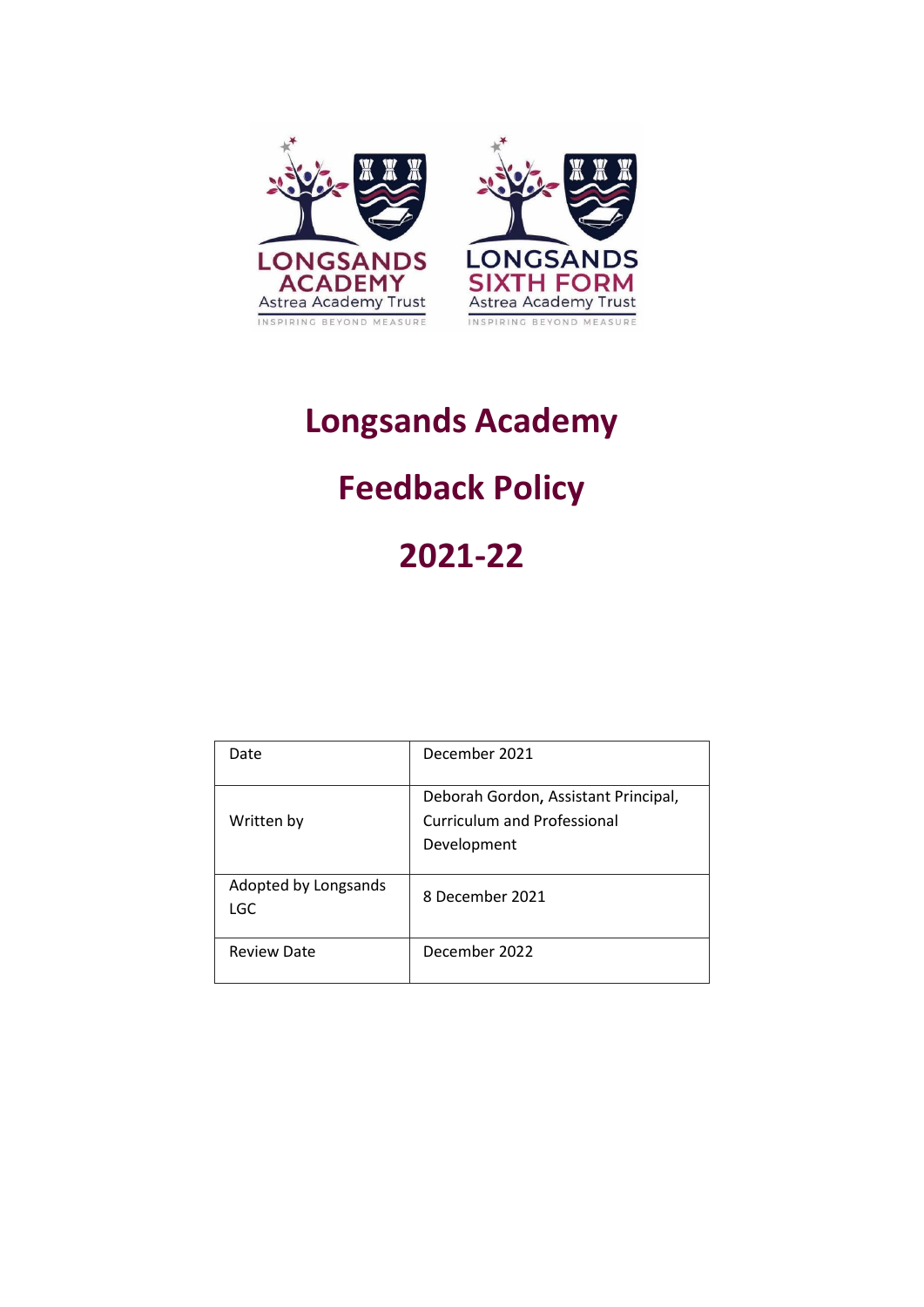#### **1. Purpose**

- 1.1.The purpose of this policy is to ensure that effective feedback across the curriculum consistently helps all students to make sustained progress in their learning.
- 1.2.As Dylan Wiliam has written, 'the first fundamental principle of effective classroom feedback is that feedback should be more work for the recipient than the donor.' Furthermore, 'the best feedback provides information not just about current performance, but also about how to improve future performance.'

#### **2. Feedback at Longsands Academy should adhere to the following principles:**

2.1.Before providing feedback, teachers should provide high quality instruction in accordance with the *7 principles of a lesson at Longsands Academy*, including the use of strategies to check for understanding. High-quality initial instruction will reduce the work that feedback needs to do.

2.2.Feedback should take a *variety of forms*:

- Immediate feedback (verbal) at the point of teaching to confirm that a concept is understood, or to correct a misconception.
- Summary feedback (verbal) at the end of a lesson/task to evaluate the learning and signpost what needs further development.
- Review feedback (verbal and written) away from the point of teaching (including written comments and whole-class feedback having reviewed a class set of written work).
- The method of feedback should not be overly prescribed; it is more important that the feedback method suits the task.
- Student should write in green pen when responding to feedback in order to make the feedback process visible to the student and the teacher. See Appendix A for further guidance.

| <b>Type</b>           | <b>What it looks like</b>                                                                                                                                                                                                                                                                                                                                                                                                                                                                                                                                                                                                                   | <b>Evidence</b>                                                                                                                                                                                                                                                                                                                                                                                                                          |
|-----------------------|---------------------------------------------------------------------------------------------------------------------------------------------------------------------------------------------------------------------------------------------------------------------------------------------------------------------------------------------------------------------------------------------------------------------------------------------------------------------------------------------------------------------------------------------------------------------------------------------------------------------------------------------|------------------------------------------------------------------------------------------------------------------------------------------------------------------------------------------------------------------------------------------------------------------------------------------------------------------------------------------------------------------------------------------------------------------------------------------|
| Immediate<br>feedback | Teachers observing student performance<br>$\bullet$<br>in the lesson and responding to it to<br>address misconceptions or improve a skill.<br>This is best achieved by circulating around<br>the room, effective checking for<br>understanding and questioning, and<br>maintaining a dialogue of feedback.<br>Often given verbally for immediate action<br>$\bullet$<br>Is likely to involve students correcting,<br>annotating or redrafting work in green<br>pen<br>May involve the teacher using the<br>visualiser to give feedback<br>May re-direct the focus of teaching<br>$\bullet$<br>May involve a Teaching Assistant<br>$\bullet$ | Observations during learning walks<br>$\bullet$<br>Students' views on 'typical' learning in<br>$\bullet$<br>lessons<br>Some annotations in books or on<br>$\bullet$<br>student work which indicate<br>immediate response<br>Improvements evident in books either<br>$\bullet$<br>through editing or further working in<br>green pen, where appropriate<br>Knowledge quizzes that are marked by<br>$\bullet$<br>the students in green pen |
| Summary<br>feedback   | Takes place at the end of a lesson or<br>activity<br>Involves whole groups/classes<br>$\bullet$<br>Provides an opportunity to evaluate the<br>learning in the lesson                                                                                                                                                                                                                                                                                                                                                                                                                                                                        | Observations during learning walks<br>$\bullet$<br>Students views on 'typical' learning in<br>lessons<br>Evidence in teacher lesson planning<br>$\bullet$                                                                                                                                                                                                                                                                                |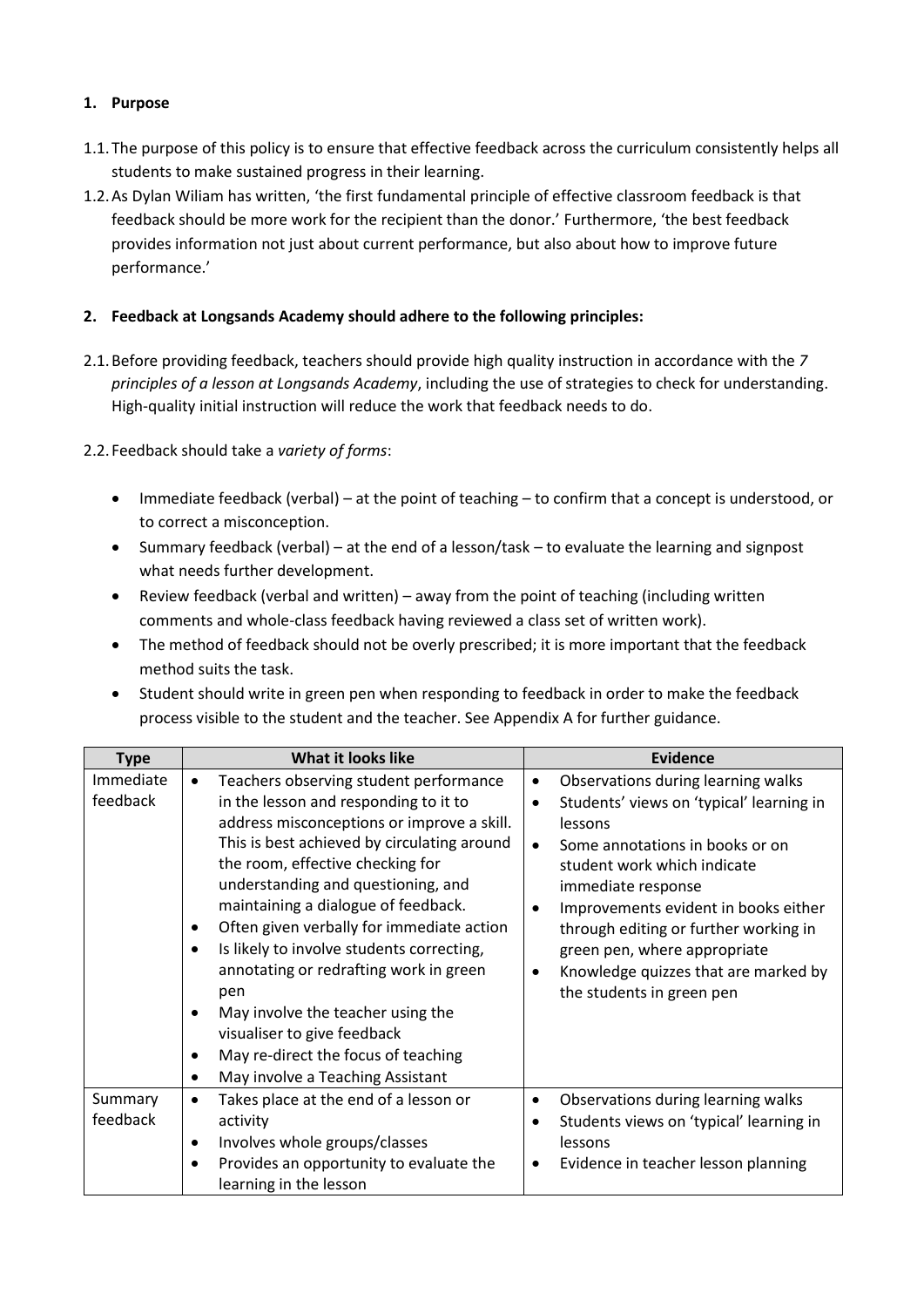|                    | Is likely to involve students correcting,<br>$\bullet$<br>annotating or redrafting work in green<br>pen<br>May involve the teacher using the<br>visualiser to give feedback<br>Might involve self or peer assessment<br>Will inform the teacher's plans for future<br>teaching                                                                                                                                                                                         | Evidence of self or peer assessment in<br>$\bullet$<br>green pen                                                                                                                                     |
|--------------------|------------------------------------------------------------------------------------------------------------------------------------------------------------------------------------------------------------------------------------------------------------------------------------------------------------------------------------------------------------------------------------------------------------------------------------------------------------------------|------------------------------------------------------------------------------------------------------------------------------------------------------------------------------------------------------|
| Review<br>feedback | Takes place away from the point of<br>teaching<br>May involve written or whole-class<br>feedback<br>Should enable the teacher to assess the<br>understanding of an individual student<br>Should help students understand how to<br>improve<br>Is likely to involve students correcting,<br>annotating or redrafting work in green<br>pen<br>May involve the teacher using the<br>visualiser to give feedback<br>Will inform the teacher's plans for future<br>teaching | Student responses/actions/redrafting<br>$\bullet$<br>of work in green pen<br>Written feedback from teacher to<br>student<br>Teacher has adapted teaching in<br>٠<br>response to evidence of learning |

2.3.Feedback should be *meaningful*:

- Teachers should use their judgement and plan intentionally how and when feedback to students will take place.
- Teachers should review and adjust their approach, responding to the needs of students and incorporating the outcomes into subsequent planning and teaching.
- Feedback should be timely. In other words, feedback should come without too much delay after students have completed the work being marked, in order for it to have an impact on their learning and progress. The aim is to give feedback when the knowledge and ideas are still fresh in students' minds.

2.4.Feedback should be *manageable*:

- Teachers should consider the research that suggests that carefully planned whole-class 'review' feedback can be as impactful as individual feedback if it is part of a teacher's planned schedule of assessment and feedback.
- Any written comments should be short but meaningful. For common areas of improvement, the focus should be on planning tasks or instruction to address this.
- The Academy expects teachers to provide regular review feedback as part of strategic planning of their teaching. As a *minimum*, a teacher should plan for 'review' feedback as follows:

| <b>Year/Subject</b> | <b>Review feedback</b>                                                                                                                                                                                 |
|---------------------|--------------------------------------------------------------------------------------------------------------------------------------------------------------------------------------------------------|
| Sixth Form          | 4 significant pieces of work (per subject) per term, most of which should be taken<br>under timed, exam-like conditions. This includes whole-class or written feedback<br>on formal Mock Examinations. |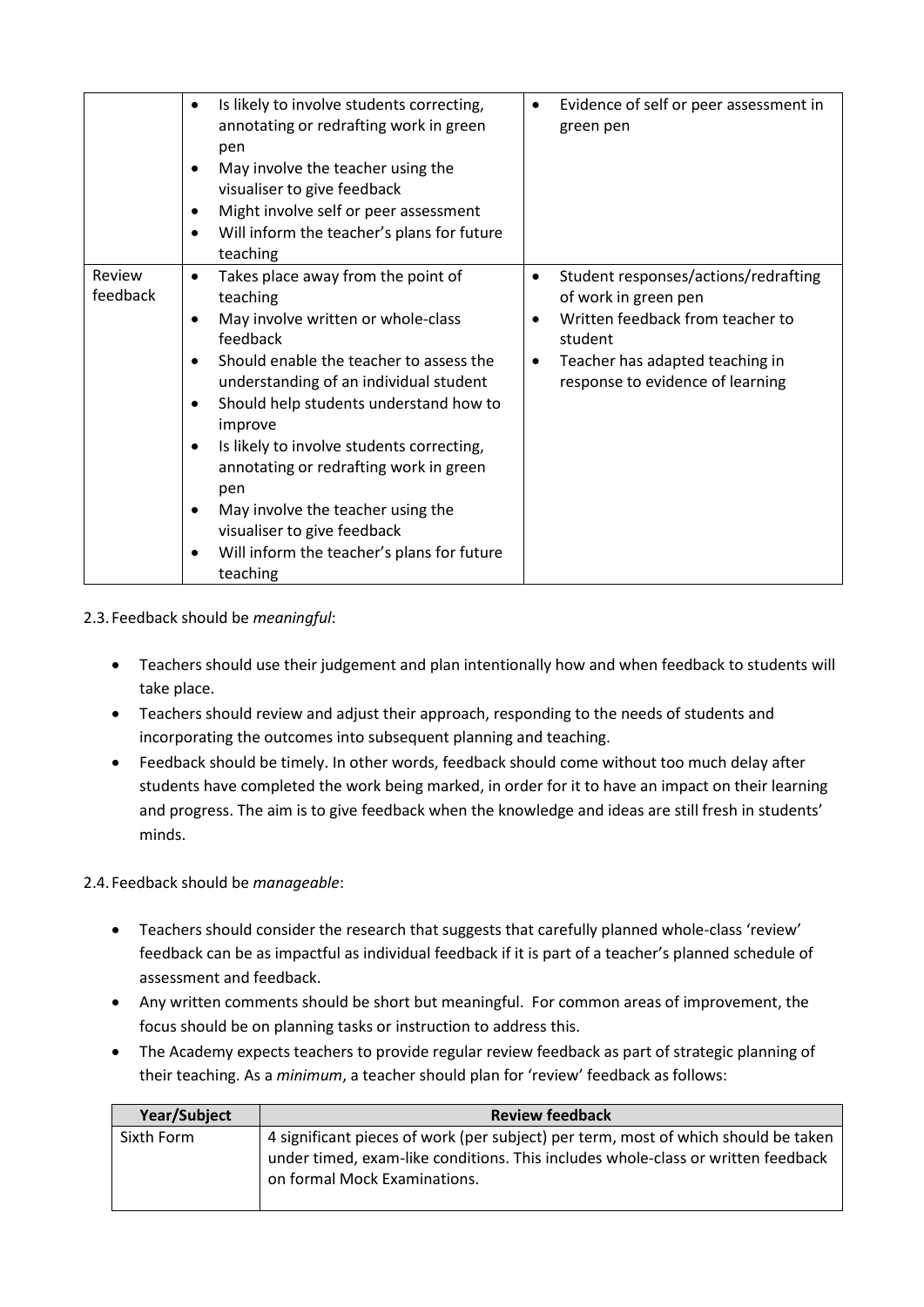| Years 7-11 Core<br>Subjects            | 3 significant pieces of work per term including the mid-year assessment during<br>Academy examination windows for Years 7-9 and GCSE Mock Examinations for<br>Years 10-11. |
|----------------------------------------|----------------------------------------------------------------------------------------------------------------------------------------------------------------------------|
| <b>Years 7-11</b><br>Non-core Subjects | 2 significant pieces of work per term including the mid-year assessment during<br>Academy examination windows for Years 7-9 and GCSE Mock Examinations for<br>Years 10-11. |

2.5.Feedback should be *motivating*:

- Feedback should help to motivate students to progress.
- Written feedback can be short yet challenging, as long as it is motivating.
- Praise written and verbal:
	- should be focussed on what has been done well and the learning process
	- The awarding of house points should be routinely used as a mechanism for formal praise when teachers are writing feedback
	- Immediate verbal feedback can be very motivating; the best teachers give regular and meaningful verbal praise

#### 2.6.Feedback should be *impactful*:

- Whole-class feedback, used skilfully, can be an efficient strategy to give feedback that has an impact on students' learning.
- Teachers must use contrasting ink for written feedback.
- Students must be given structured lesson time to reflect on their progress and respond to the teacher's feedback on formal assessments (mid-year, end of year and mock exams), which needs to be completed in green pen.
- Careless mistakes should be treated differently to misconceptions:

| <b>Careless Mistakes</b>                          | <b>Misconceptions</b>                                  |
|---------------------------------------------------|--------------------------------------------------------|
| Teachers should simply draw attention to the      | Teachers should use their knowledge of an individual   |
| mistake without giving the correct answer and     | student to judge whether the student is best served    |
| expect/direct the student to make the correction. | by the teacher correcting the misconception OR         |
|                                                   | simply drawing attention to it and providing a hint or |
|                                                   | question which leads the students to the underlying    |
|                                                   | principles.                                            |

• Spelling and grammatical mistakes and misconceptions should be addressed but this should be kept manageable for students.

#### **3. Classroom climate**

- 3.1.For verbal and written feedback to have most impact the climate of the classroom is crucial.
- 3.2.Students are more likely to actively engage with, and act upon, corrective feedback in an environment of trust and support. (Hattie and Timperley 2007).
- 3.3.Wiliam (2016) states 'To give effective feedback, the teacher needs to know the student to understand what feedback the student needs right now. And to receive feedback in a meaningful way, the student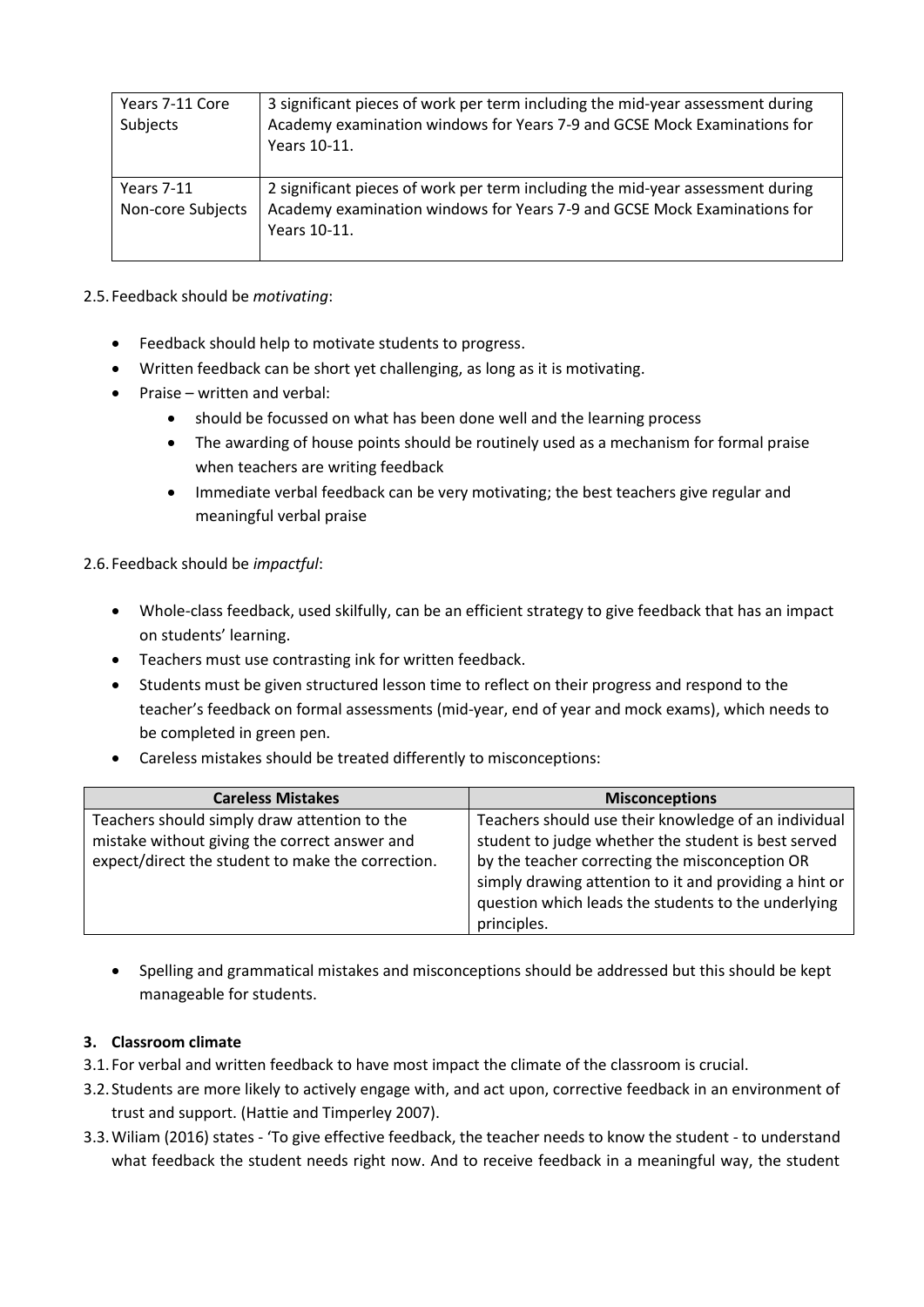needs to trust the teacher – to believe that the teacher knows what he/she is talking about and has the student's best interests at heart.'

#### **4. Leadership of the Feedback policy**

4.1.Heads of Department and Subject Leaders are expected to ensure that:

- The Academy Feedback Policy is effectively implemented by all teachers in the department.
- All forms of feedback should be a focus in all learning walks and lesson observations, and explicitly commented on. Students should be asked about the quality of feedback received from a teacher.
- Department meeting time is focussed on moderation of written feedback for assessed pieces of work. This develops the skill of the team members and ensures greater consistency in feedback within the department.

#### **5. Example of how to organise whole-class feedback**



#### **6. References**

- 6.1.Christodoulou, D (2016) Making Good Progress? The future of Assessment for Learning
- 6.2.Cowie, B (2005) Pupil commentary on assessment for learning The Curriculum Journal
- 6.3.EEF (2016) A marked improvement?
- 6.4.Hattie, J and Timperley, H (2007) The power of feedback Review of Educational Research
- 6.5.Independent Teacher Workload Review Group (WRG 2016) Eliminating unnecessary workload around marking
- 6.6.Tidd, M (2016) A policy for feedback not marking https://michaelt1979.wordpress.com/2016/05/24/apolicy-forfeedback-not-marking/
- 6.7.Wiliam, D (2016) The Secret of effective feedback Effective Leadership
- 6.8.Willingham, DT (2010) Why don't students like school? A cognitive scientist answers about how the mind works and what it means in the classroom
- 6.9.EEF (2021) Teacher feedback to improve pupil learning